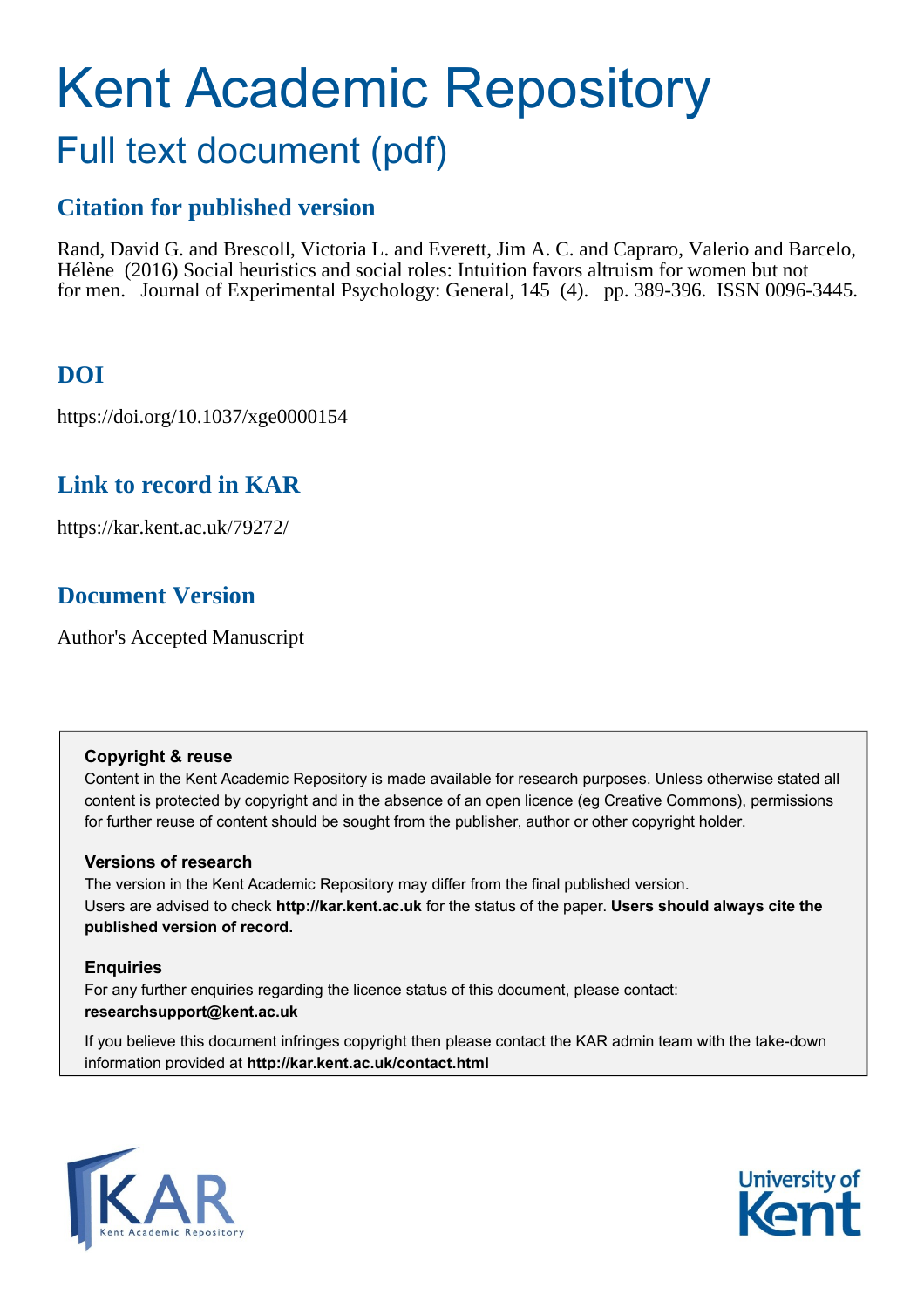

## Journal of Experimental Psychology: General

#### **Manuscript version of**

Social Heuristics and Social Roles: Intuition Favors Altruism for Women but Not for Men

David G. Rand, Victoria L. Brescoll, Jim A. C. Everett, Valerio Capraro, Hélène Barcelo

Funded by:

- John Templeton Foundation
- National Science Foundation

© 2016, American Psychological Association. This manuscript is not the copy of record and may not exactly replicate the final, authoritative version of the article. Please do not copy or cite without authors' permission. The final version of record is available via its DOI: <https://dx.doi.org/10.1037/xge0000154>

This article is intended solely for the personal use of the individual user and is not to be disseminated broadly.

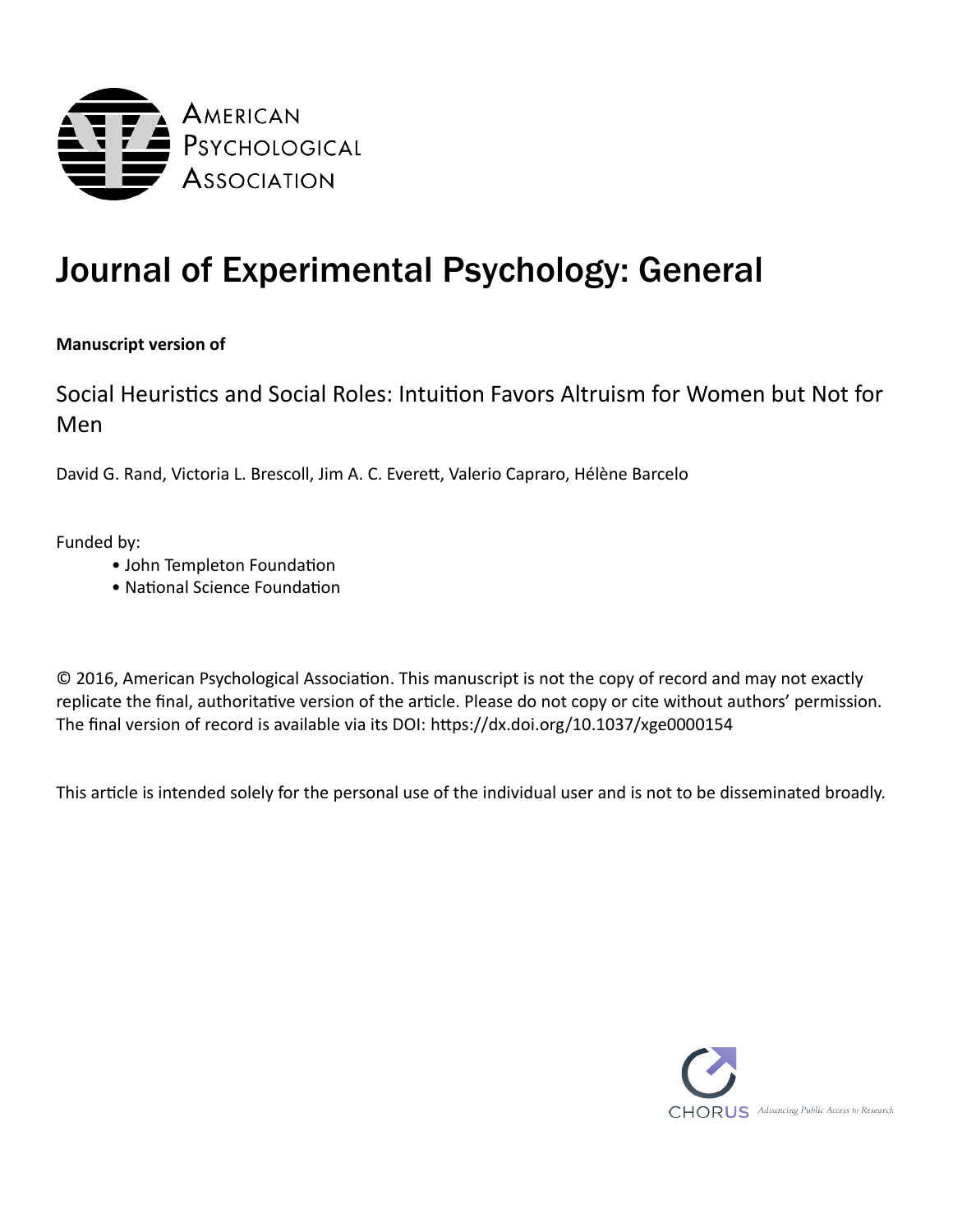#### **Social heuristics and social roles:**

### **Intuition favors altruism for women but not for men**

David G. Rand<sup>1,2,3\*</sup>, Victoria L. Brescoll<sup>3</sup>, Jim A. C. Everett<sup>4</sup>, Valerio Capraro<sup>5</sup>, Hélène Barcelo<sup>6</sup>

<sup>1</sup>Department of Psychology, <sup>2</sup>Department of Economics, <sup>3</sup>School of Management, Yale University, New Haven, CT, USA, <sup>4</sup>Department of Experimental Psychology, Oxford University, Oxford, UK, <sup>5</sup>Center for Mathematics and Computer Science, Amsterdam, The Netherlands, <sup>6</sup>Mathematical Sciences Research Institute, Berkeley, CA, USA. \*Corresponding author: david.rand@yale.edu

**Are humans intuitively altruistic, or does altruism require self-control? A theory of social heuristics, whereby intuitive responses favor typically successful behaviors, suggests that the answer may depend on who you are. In particular, evidence suggests that women are expected to behave altruistically, and are punished for failing to be altruistic, to a much greater extent than men. Thus, women (but not men) may internalize altruism as their intuitive response. Indeed, a meta-analysis of 13 new experiments and 9 experiments from other groups found that promoting intuition increased giving in a Dictator Game among women, but not among men (Study 1). Furthermore, this effect was shown to be moderated by explicit sex role identification (Study 2,** *N***=1,831): the more women described themselves using traditionally masculine attributes (e.g., dominance, independence) relative to traditionally feminine attributes (e.g., warmth, tenderness), the more deliberation reduced their altruism. Our findings shed light on the connection between gender and altruism, and highlight the importance of social heuristics in human prosociality.**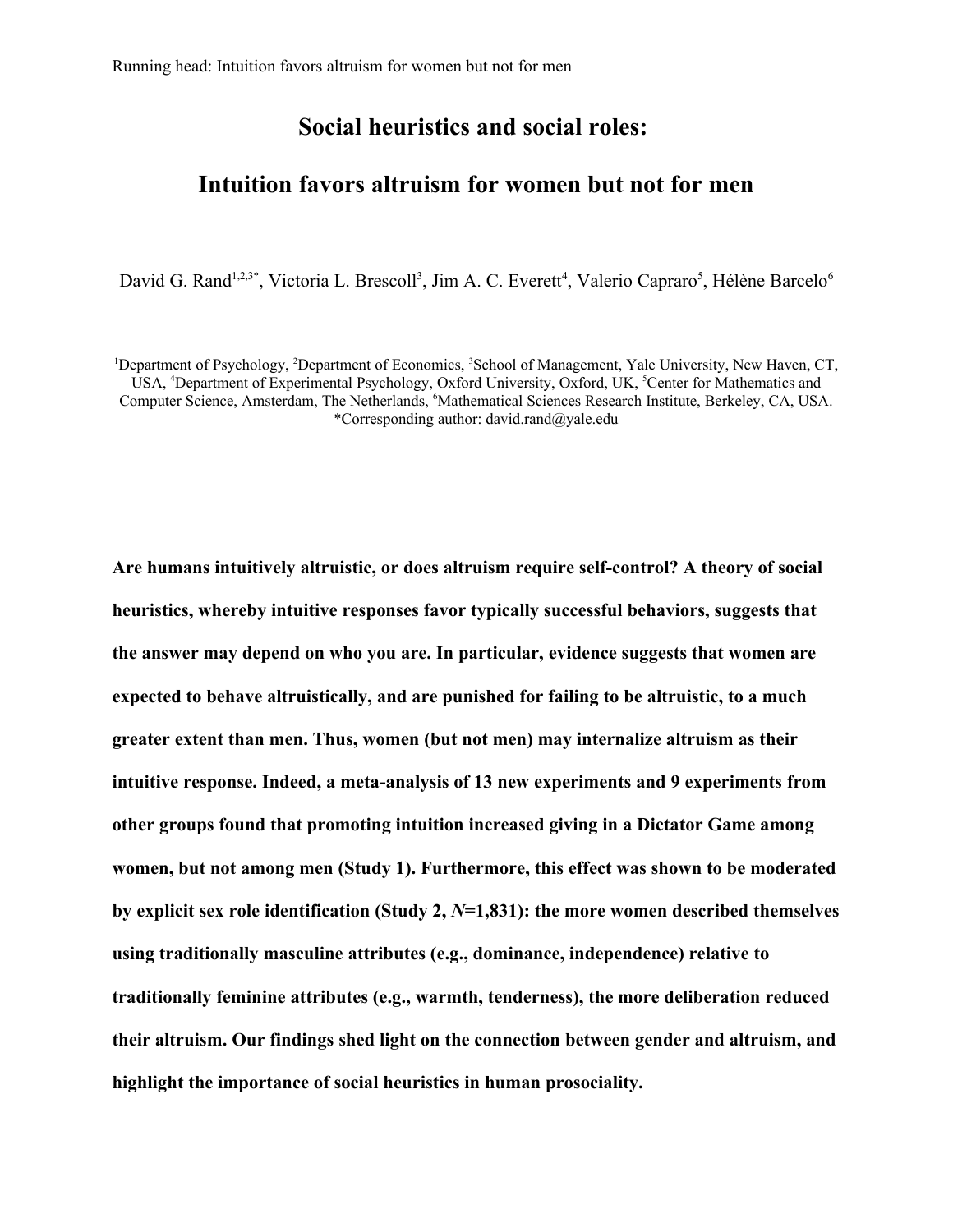Humans often choose to help others. Yet such prosociality typically requires us to expend time, effort and money in order to deliver such help. What makes us willing to do so? Recently, there has been considerable interest in exploring human prosociality using a dual process perspective (for a review, see Zaki and Mitchell (2013)), where decisions are conceptualized as resulting from competition between cognitive processes which are automatic, fast, and intuitive, versus those that are controlled, slow, and deliberative (Kahneman, 2003; Sloman, 1996). Does prosociality require deliberative self-control, or do prosocial impulses get reined in by the calculus of self-interest?

The *Social Heuristics Hypothesis* (SHH) has been proposed as a theoretical framework for answering this question (Peysakhovich & Rand, 2015; Rand et al., 2014). The SHH adds an explicitly dual process lens to theories regarding the adoption of typically advantageous behaviors (e.g. theories based on "spillover" effects (Kiyonari, Tanida, & Yamagishi, 2000), norm internalization (Chudek & Henrich, 2011), and consequences of interdependence in one's social interaction experiences (Van Lange, De Bruin, Otten, & Joireman, 1997)). The SHH posits that social strategies which are typically successful in daily life specifically become automatized as *intuitive* responses. Deliberation can then override these intuitions and adjust one's behavior in light of the details of the specific decision at hand.

In particular, the SHH argues that a key component of deliberation is the consideration of strategic concerns and payoff maximization, which favors self-interested behavior. As a result, deliberation is predicted to sometimes undermine prosocial intuitions, but not to push selfish intuitions toward prosociality. A mathematical model of dual-process agents playing Prisoner's Dilemma games formalizes this prediction (Bear & Rand, 2016): amongst all possible strategies, the dual-process strategies that perform best (and thus are favored by evolution, social learning,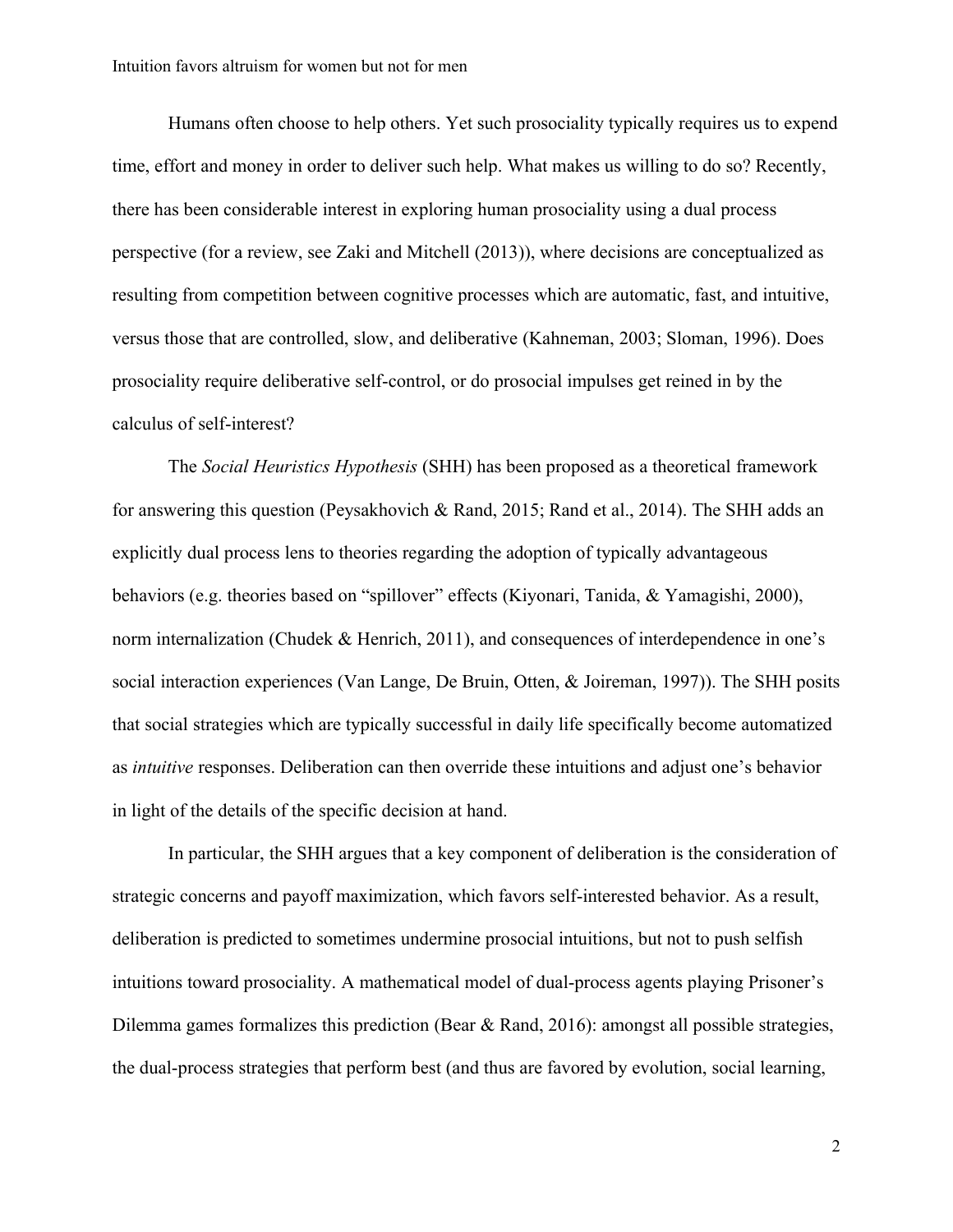and/or strategic decision-making) use deliberation to switch from cooperation to defection in 1 shot anonymous settings. Conversely, strategies that use deliberation to switch from defection to cooperation (under any circumstances) never perform well, and are always disfavored.

By this account where typically successful strategies are intuitive, intuition should typically favor cooperation: in the context of daily life, most important interactions (e.g., with co-workers, friends and family) are repeated. Thus, because cooperation is non-zero-sum, cooperating can be in one's long-run self-interest: cooperating with others today can induce others to cooperate with you in the future (Rand & Nowak, 2013). Conversely, when interacting in settings where future consequences are *not* enough to incentivize cooperation (e.g. 1-shot anonymous laboratory experiments), it is never in one's self-interest to cooperate; and, therefore, deliberation should favor selfishness. As predicted by this account, experimentally promoting intuition relative to deliberation via time pressure or a conceptual priming exercise has been found to increase cooperation on average in one-shot anonymous interactions (Cone & Rand, 2014; Lotz, 2015; Protzko, Ouimette, & Schooler, 2015; Rand, Greene, & Nowak, 2012; Rand, Newman, & Wurzbacher, 2015); for a meta-analysis, see Rand et al. (2014).

The implications of the SHH for *altruism* (unilaterally giving resources to others), however, remain unclear. On the one hand, a narrow read of the SHH suggests that, like deliberation, intuition should disfavor altruism: transferring money to someone and then having them transfer it back does not make one better off than just keeping the original money, and so altruism (unlike cooperation) is not advantageous even in repeated games. On the other hand, a broader interpretation of the SHH suggests that intuition may favor altruism in a similar way to what has been observed with cooperation. If being selfish in the context of zero-sum interactions is seen negatively by others, it may create reputational costs in the context of other (non-zero-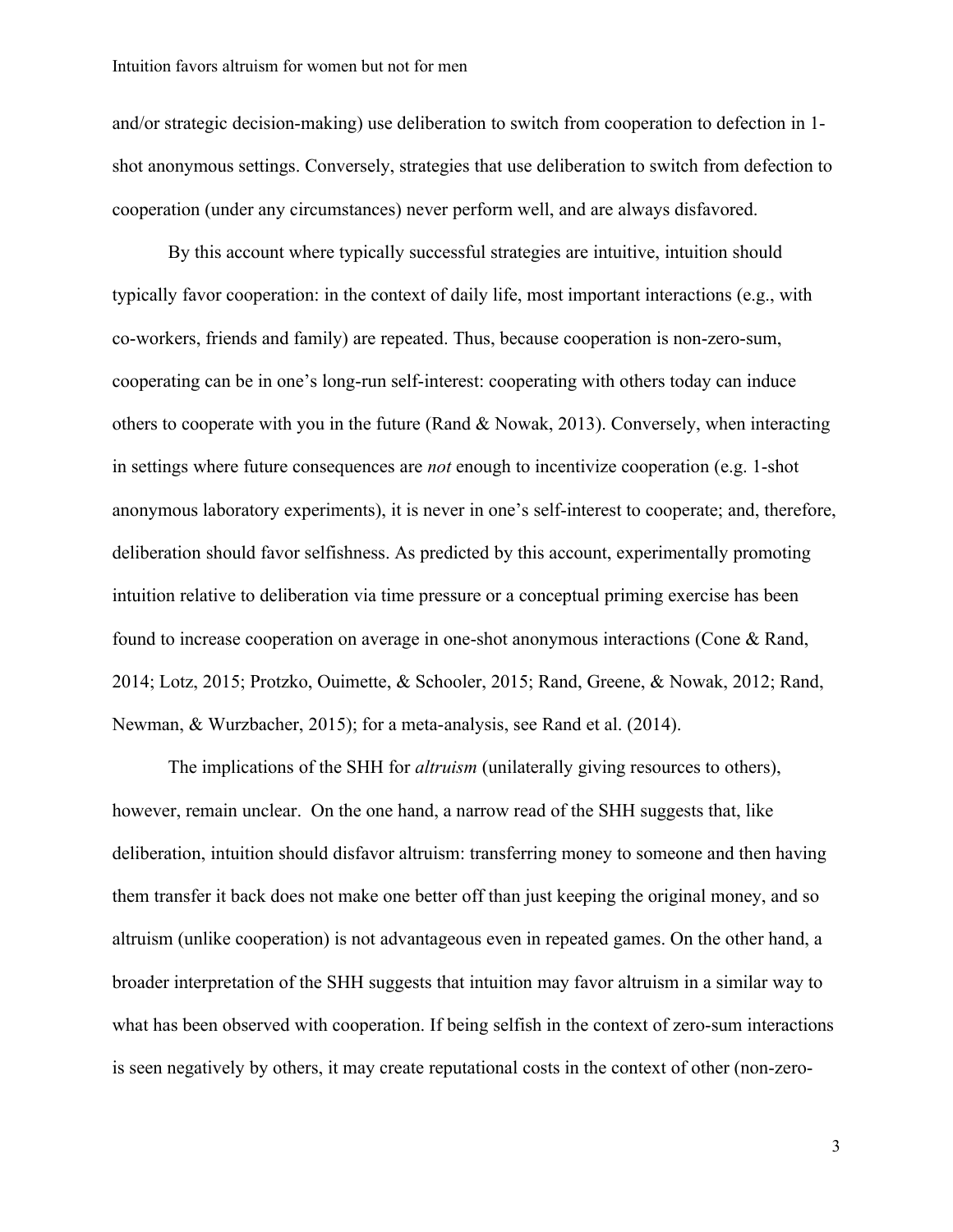sum) interactions. If so, then altruism could be payoff maximizing in the long-run. However, it may not be the case that all people are harmed from being seen as selfish, such that moderators may exist for whether altruism is advantageous in daily life (and thus favored by intuition).

A particularly compelling candidate for such moderation is gender. Specifically, we might expect women, but not men, to have altruism as their intuitive social response for two reasons. First, a large body of work suggests that the behavior of men and women is governed by stereotypes concerning their social roles; and in particular that women are expected to be communal and unselfish, whereas men are expected to be agentic and independent (Eagly, 1987). When women behave in ways that are perceived as insufficiently communal, they are not only liked less, but they are also less likely to be helped, hired, promoted, paid fairly, and given status, power and independence in their jobs (Heilman & Okimoto, 2007). Thus, women are subject to much stronger expectations that they will behave altruistically (Heilman & Chen, 2005). Furthermore, recent work has found that women are well aware of these gender stereotype-based behavioral prescriptions, and their concern over encountering backlash effects from violating these stereotypes helps explain, in part, a range of behaviors that systematically vary by gender (Brescoll, 2011). As a result, behaving altruistically in accordance with others' expectations is typically advantageous for women.

Second, the fact that women also disproportionately occupy roles that either mandate self-sacrificing and altruistic behavior (e.g., mother) or, at the very least, require a great deal of other-oriented, communal behavior (e.g., nurse) (Eagly, 1987), may cause women to habituate to being altruistic. And even women who do not explicitly occupy such family or work roles may acquire altruistic intuitive social responses because female peer groups are markedly more communal and egalitarian than male peer groups, and thus make self-sacrificing, unselfish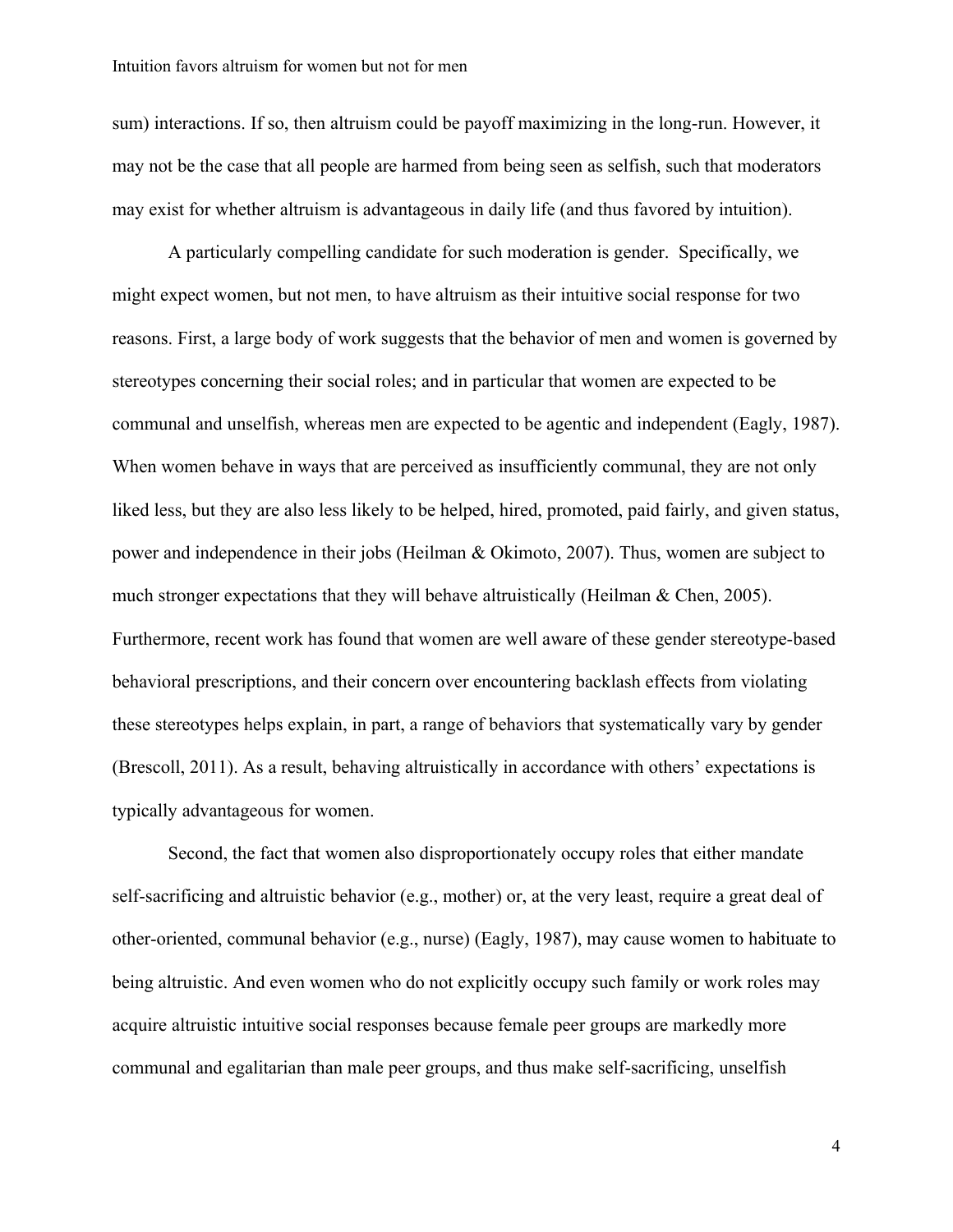behavior socially adaptive (Maccoby, 1998). Taken together, consideration of both the expectations of others and the behaviors one engages in regularly point to intuition favoring altruism for women more so than men.

In this paper, we experimentally investigated the role of intuition and deliberation in altruism, and the potential moderating role of gender. In Study 1, a meta-analysis of 22 giving studies where cognitive processing was manipulated revealed the predicted interaction between cognitive processing mode and gender: promoting intuition increased altruism in women but had no significant effect in men. Study 2 then investigated the mechanism behind this effect by examining whether identification with gender norms moderated the sex differences found in Study 1.

#### **Study 1**

#### **Method**

In Study 1, we conducted a meta-analysis  $(N = 4,366)$  of new and existing studies looking at the effects of experimentally manipulating the use of intuition versus deliberation on giving in the Dictator Game (DG). In the DG, participants unilaterally decide how to divide actual money between themselves and an anonymous recipient. Across studies, we used the percentage of the endowment given to the recipient as our measure of altruism.

To minimize file-drawer effects, we began by including all data each of the authors of the present study had ever collected where cognitive processing was manipulated in a zero-sum dictator game (including failed pilots, experiments with problematic design features, etc). We had 13 such experiments (all previously unpublished), each of which manipulated cognitive processing using either time constraints or conceptual priming. Reducing the amount of time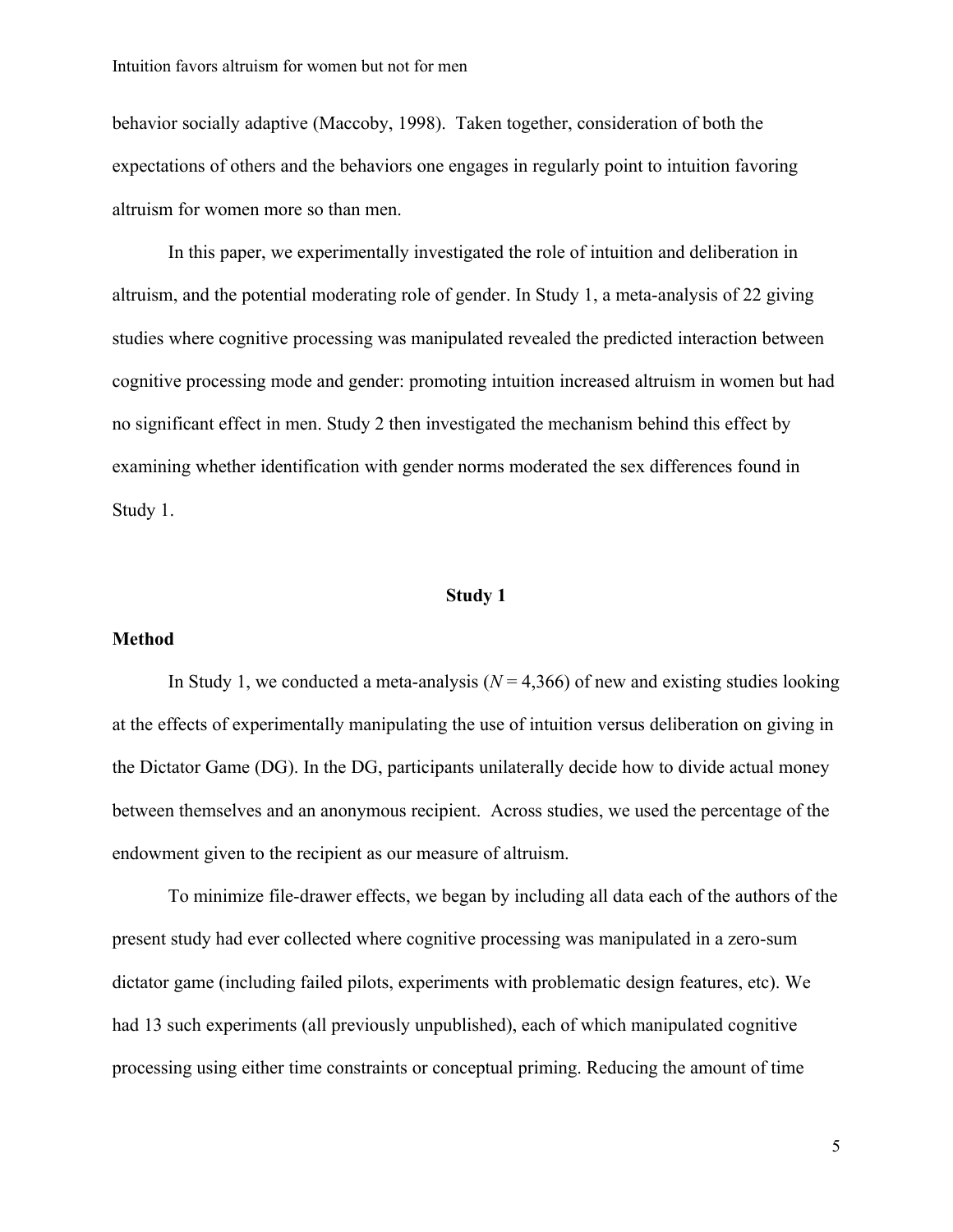subjects have to decide shortens the window of opportunity for deliberation to rein in intuition, leading to more intuitive decisions (Wright, 1974). Therefore, in the time constraint experiments, reliance on intuition was increased by asking subjects to make their giving decision in less than a specified number of seconds (time pressure); and was reduced by asking subjects to wait and think for at least a specified number of seconds before deciding (time delay). The conceptual priming conditions, on the other hand, used a writing exercise at the outset of the experiment to induce more or less intuitive decision-making (Shenhav, Rand, & Greene, 2012). Reliance on intuition was increased by asking subjects to write about a time in their life where following their intuition worked out well, or where carefully reasoning through a problem worked out poorly. Reliance on intuition was decreased by asking subjects to write about a time in their life where following their intuition worked out poorly, or where carefully reasoning through a problem worked out well.

We also included data from other labs by doing a comprehensive database search and requesting raw data (including gender) for experiments in which cognitive processing was manipulated in dictator games with the standard setup of (i) a single anonymous recipient, and (ii) a decision space ranging from completely selfish to completely altruistic. For cognitive process manipulations, in addition to time pressure and conceptual priming, we also included experiments that used cognitive load (where participants had to engage in a more or less cognitively demanding task, such as holding a 7-digit versus 3-digit number in working memory, while completing the  $DG$ ).<sup>1</sup>

<sup>&</sup>lt;sup>1</sup> We did not include ego depletion, based both on evidence that ego depletion may not function in same way as other cognitive process manipulations (Inzlicht & Schmeichel, 2012), and the fact that we were only able to obtain data from one depletion study with a total of 54 participants (Halali, Bereby-Meyer, & Ockenfels, 2013); including these data does not qualitatively alter our key results.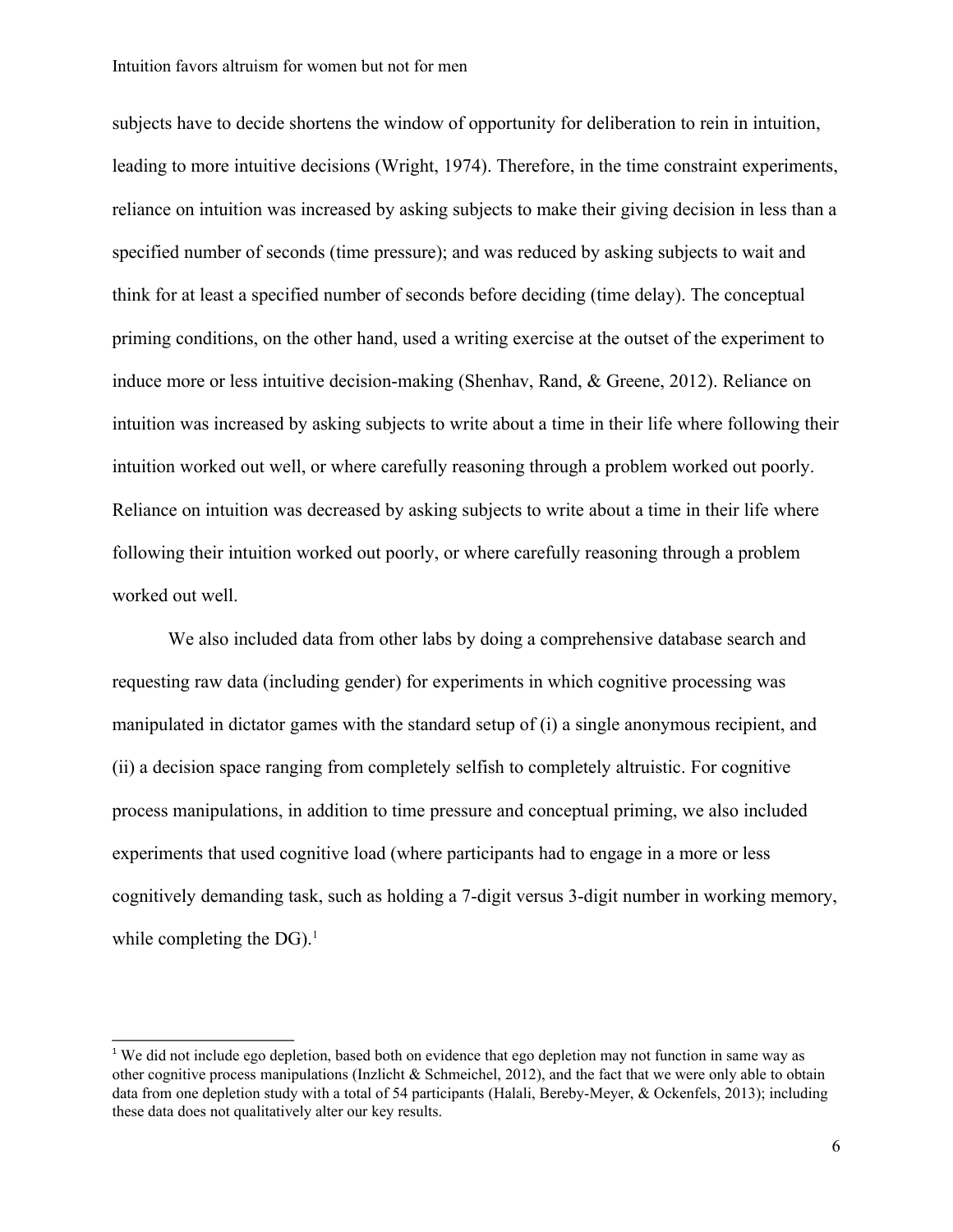In total, we received datasets for nine additional experiments (Benjamin, Brown, & Shapiro, 2013; Cornelissen, Dewitte, & Warlop, 2011; Evans, 2014; Hauge, Brekke, Johansson, Johansson-Stenman, & Svedsäter, 2014; Kinnunen & Windmann, 2013). Thus, Study 1 aggregated data from 22 experiments, for a total of 4,366 participants  $(52.7\%$  female,  $M_{\text{ase}}$ =29.8). Supplemental Materials Table S1 provides details for each experiment.

#### **Results and Discussion**

As predicted, random-effects meta-analysis of DG giving found a significant interaction between gender and cognitive processing mode, effect size 5.5 percentage points, 95% CI [2.6, 8.5], Z=3.66, p=.0001 (Figure 1). There was no evidence of publication bias (Egger's test,  $t=-.28$ ,  $p=.79$ ; Begg's test,  $z=-.31$ ,  $p=.76$ ), or of heterogeneity in the true size of this interaction across studies,  $\text{chi}^2(21)=16.04$ , p=.77. Furthermore, meta-regression found no significant difference in interaction effect between studies run online versus in the physical laboratory, t=.22, p=.83 (interaction effect: 6.1 percentage points in lab, 5.4 percentage points online); and no significant differences in interaction effect size across methods of manipulating cognitive processing,  $F(2,19)=.4$ ,  $p=.68$  (interaction effect: cognitive load, 6.4 percentage points; conceptual priming, 6.1 percentage points with; time constraints, 2.7 percentage points).

Examining simple effects showed a significant positive effect of promoting intuition among women (Figure 2), effect size 3.8 percentage points,  $95\%$  CI [1.9, 5.7], Z=3.87, p<.0001; resulting in on average 10.8% more giving in the high intuition condition relative to the low intuition condition. Conversely, there was no significant effect among men (Figure 3), effect size -2.0 percentage points,  $95\%$  CI [-4.2, .001], Z=1.87, p=.062. Again, there was no evidence of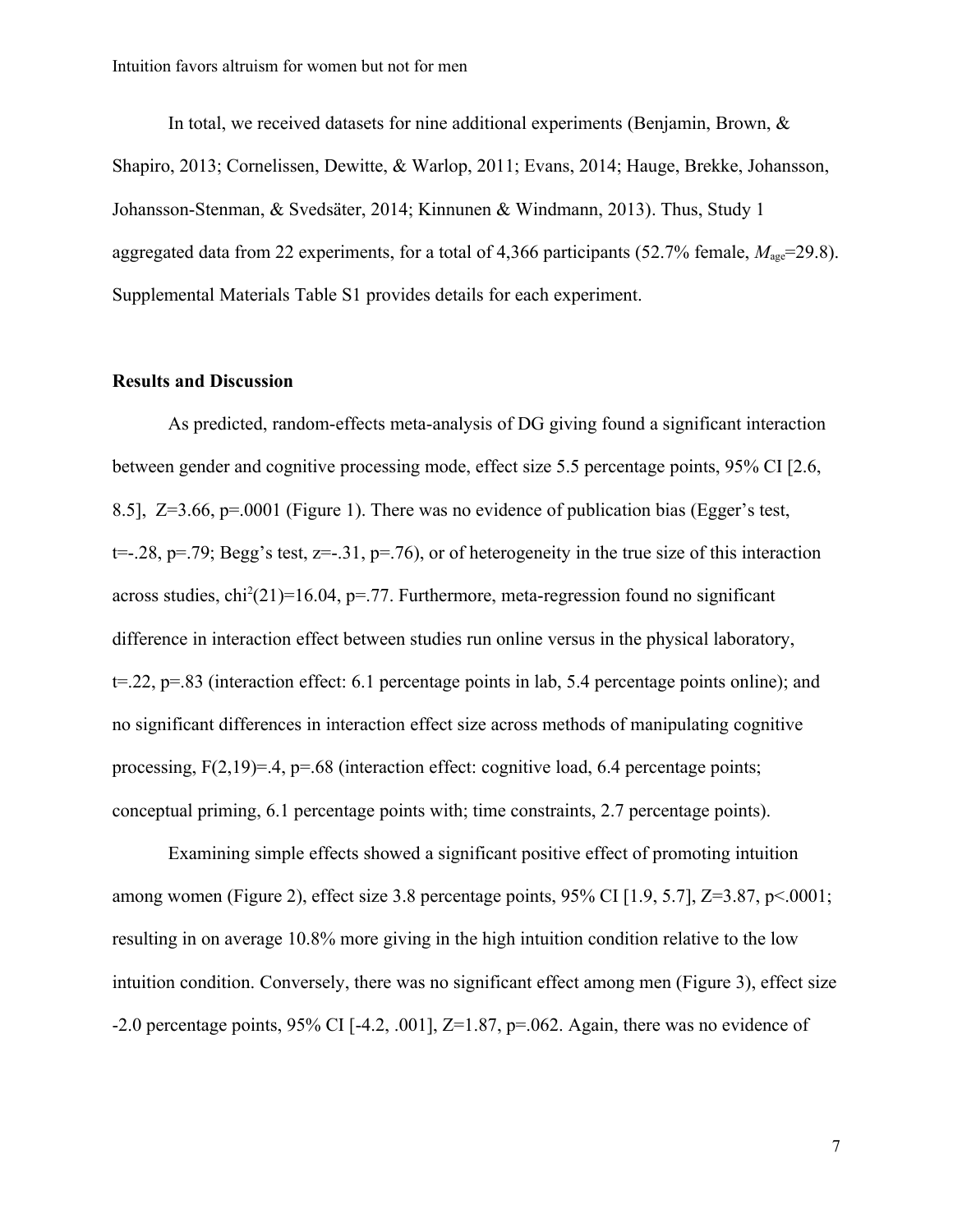heterogeneity in effect size across studies (women,  $\text{chi}^2(21)=13.1$ , p=.91; men,  $\text{chi}^2(21)=16.4$ ,  $p=.75$ ).

#### **Study 2**

Study 1 showed an interaction between gender and intuitive processing: intuition favored unilaterally helping others for women, but not for men. Although this effect was consistent with our predictions based on the SHH and the differential value of altruism for women versus men, the goal of Study 2 was to provide more direct evidence for social norms as the proposed mechanism. Specifically, if sex differences in the relationship between intuition, deliberation and altruism are driven by social norms associated with men and women's social roles, then individual differences in the extent to which people adopt such sex role norms should moderate this relationship. Thus, for women, explicit self-identification with traditionally masculine attributes was predicted to influence deliberative responses but not intuitive responses

Women who identify with masculine attributes are still perceived by the world as women, and thus are subject to the altruistic expectations placed upon women (making altruism typically advantageous for them). Since intuitive responses are not within one's conscious control, but instead implement typically advantageous behaviors, the intuitive responses of even women who explicitly adopt masculine attributes should be as altruistic as women who explicitly identify with feminine attributes; and women's intuitive responses should be more altruistic than men's, regardless of whether women identify more with masculine versus feminine attributes.

When deliberating, however, explicit gender role identification *was* predicted to influence women's altruism: women who identified more with masculine attributes were predicted to shift in the direction of men (i.e. to become less altruistic), because altruism is disfavored by both (i)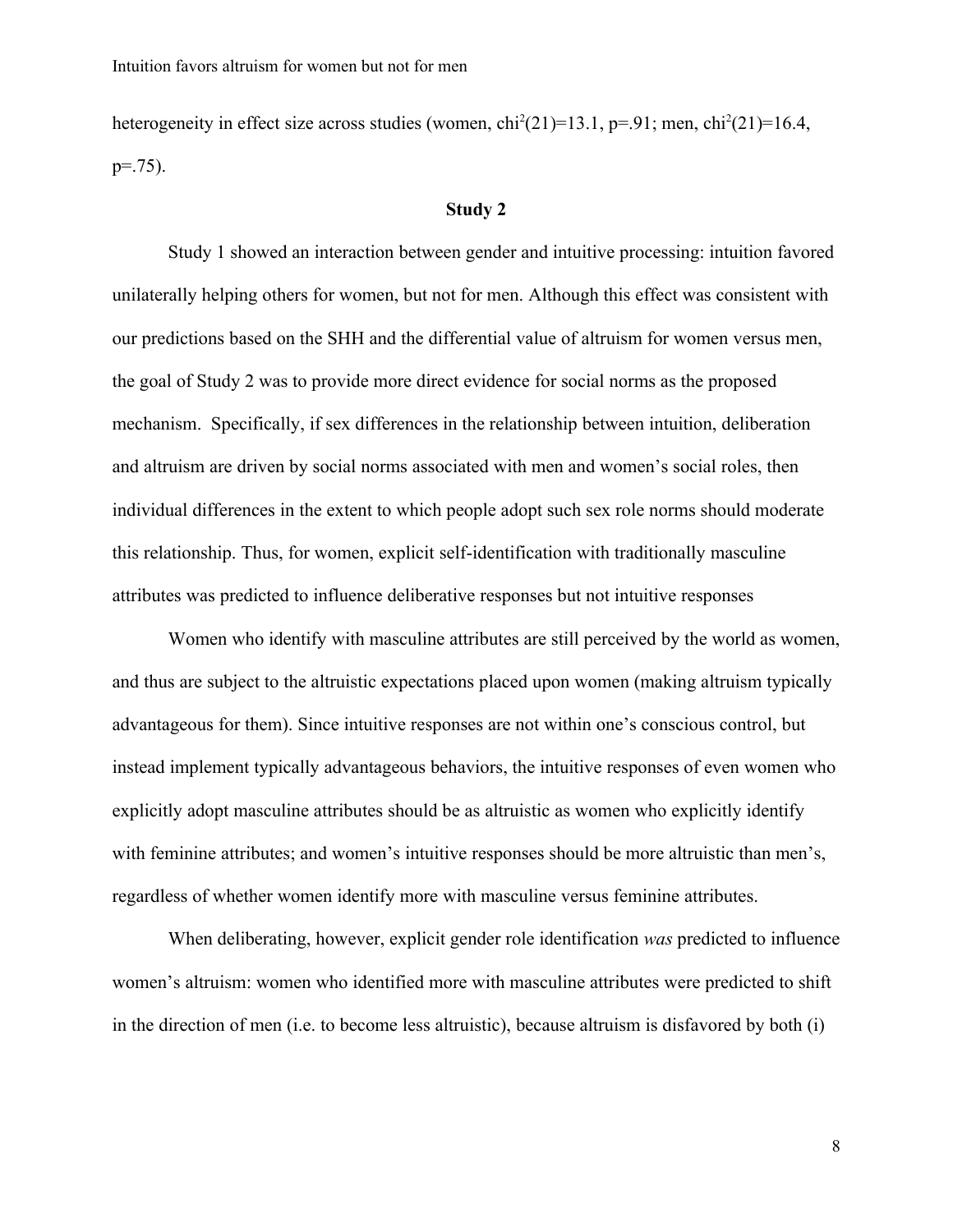masculine gender roles (which involve power, dominance, and independent self-interest) and (ii) deliberation's general tendency to make people consider strategic self-interest.

Women who explicitly identify with feminine attributes, on the other hand, embrace traits that are consistent with altruism, and are in conflict with the self-interested effects of strategic deliberation. Thus, deliberation should not affect their behavior in the DG. For the same reason, men who explicitly identify with feminine attributes should also not override their selfish intuitions to become more altruistic when deliberating. Finally, for men who identify with masculine attributes, their intuitive and deliberative responses are in alignment, both favoring relative selfishness, which again leads to no predicted effect of deliberating. Study 2 directly tested these hypotheses.

Study 2 also explored a second potential moderator, how strongly participants felt that gender norms were enforced in their lives, which was unsuccessful for reasons that we believe were practical, rather than theoretically informative, in nature; see Supplemental Materials Section 2 for details.

#### **Method**

Study 2 took advantage of the fact that three of our experiments from Study 1 (K, L, and M), in which participants completed the conceptual priming manipulation described in Study 1 and made a single dictator game decision (total  $N = 1,831$ ; 51.5% female,  $M_{\text{age}} = 35.0$  years), also included questions about self-identification with male and female sex roles (the short-form of the Bem Sex-Role Inventory, BSRI, (Bem, 1977)).<sup>2</sup> Participants indicated the extent to which each of 20 attributes (10 traditionally masculine, 10 traditionally feminine) described them (from

<sup>&</sup>lt;sup>2</sup> Whether the moderator questions came before or after the conceptual priming task and DG was randomized. Our analyses collapsed over order, rather than analyzing the effect of order, because a substantial difference in attrition rates between the orders prevented valid causal inference about order effects.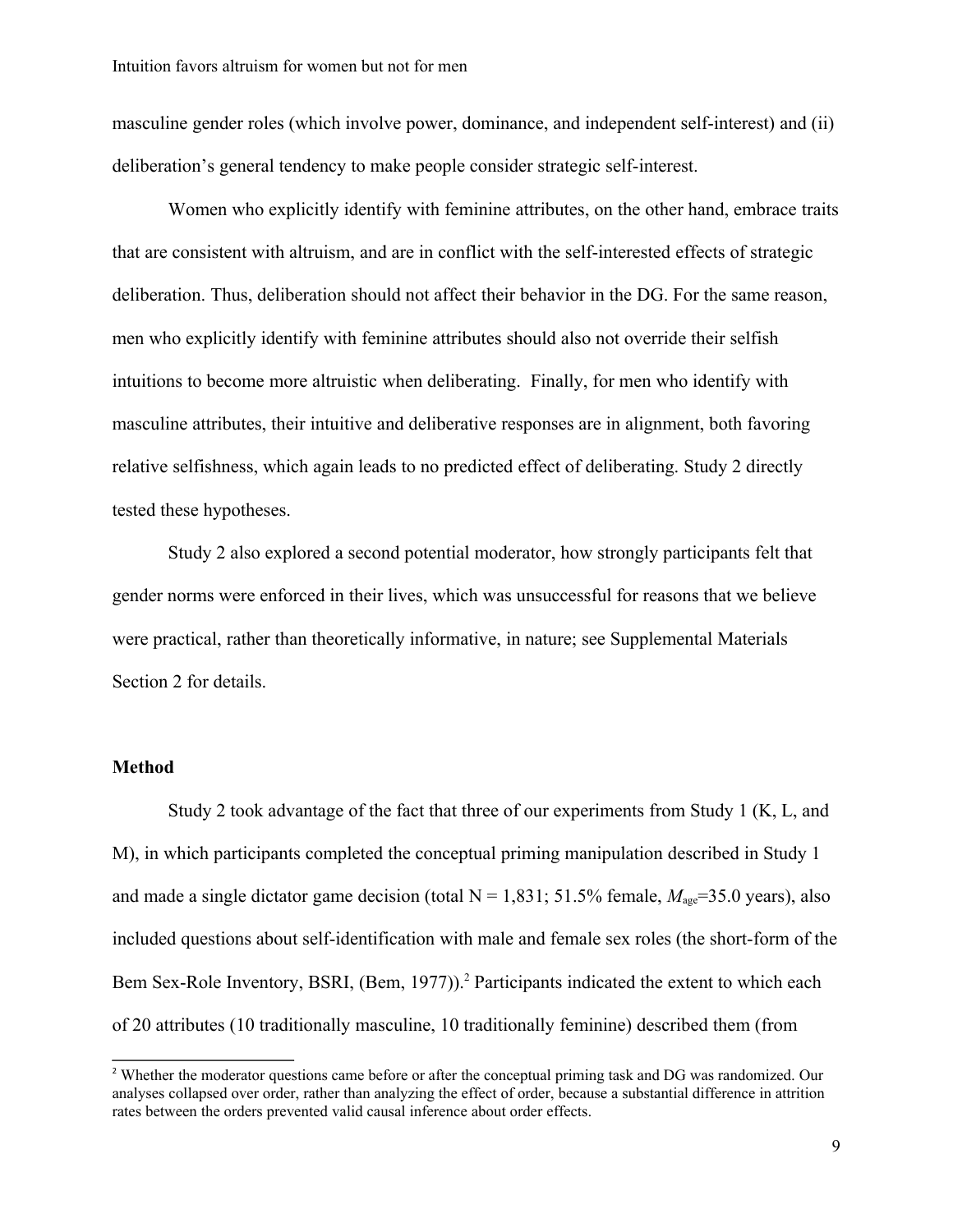1="*Never or almost never true*" to 7="*Always or almost always true*"). <sup>3</sup> We then classified participants' gender role identification as masculine vs feminine using a median split on the sum of all masculine items minus the sum of all feminine items (Hoffman & Borders, 2001).

#### **Results and Discussion**

Study 2 reproduced the pattern observed in the meta-analysis: an ANOVA predicting DG giving based on cognitive processing mode, gender, and study demonstrated an interaction between cognitive processing mode and gender, *F*(1, 1819)=3.85, *p*=.050, effect size 4.4 percentage points, such that dictator giving was significantly greater among women when intuition was promoted  $(M=40, SD=23)$  relative to deliberation  $(M=37, SD=24)$ , t(941)=2.08, p=.038; but cognitive process did not significantly affect giving among men (intuition: M=.32, SD=.27; deliberation: M=.33, SD=.27),  $t(886)=.58$ ,  $p=.55$ . No other terms were significant ( $p$ >.15 for all), except for a significant main effect of gender,  $F(1,1819)=29.5, p<.001$ , effect size 6.3 percentage points, such that women (M=.39, SD=.24) gave more than men (M=.33, SD=.27). In particular, because the 3-way interaction between gender, cognitive processing mode, and study was not significant,  $F(2, 1819)=.46$ ,  $p=.63$ , we collapsed across study in our subsequent analyses.

To test for moderation, we conducted an ANOVA predicting DG giving using gender, cognitive processing mode, and sex role self-identification (0=feminine,  $1$ =masculine).<sup>4</sup> In addition to significant main effects of gender  $F(1,1823)=18.53$ , p<.0001, such that women were more altruistic than men, and sex role self-identification  $F(1,1823)=13.57$ ,  $p=.0002$ , such that

<sup>&</sup>lt;sup>3</sup> Traditionally masculine attributes: Willing to take a stand; Defends own beliefs; Independent; Has leadership abilities; Strong personality; Forceful; Dominant; Aggressive; Assertive; Willing to take risks. Traditionally feminine attributes: Affectionate; Warm; Compassionate; Gentle; Tender; Sympathetic; Sensitive to needs of others; Soothe hurt feelings; Understanding; Loves children.

<sup>4</sup> Our results are qualitatively equivalent when using a continuous measure of sex role self-identification, but for ease of calculating and displaying simple effects of cognitive processing mode, we used the median split.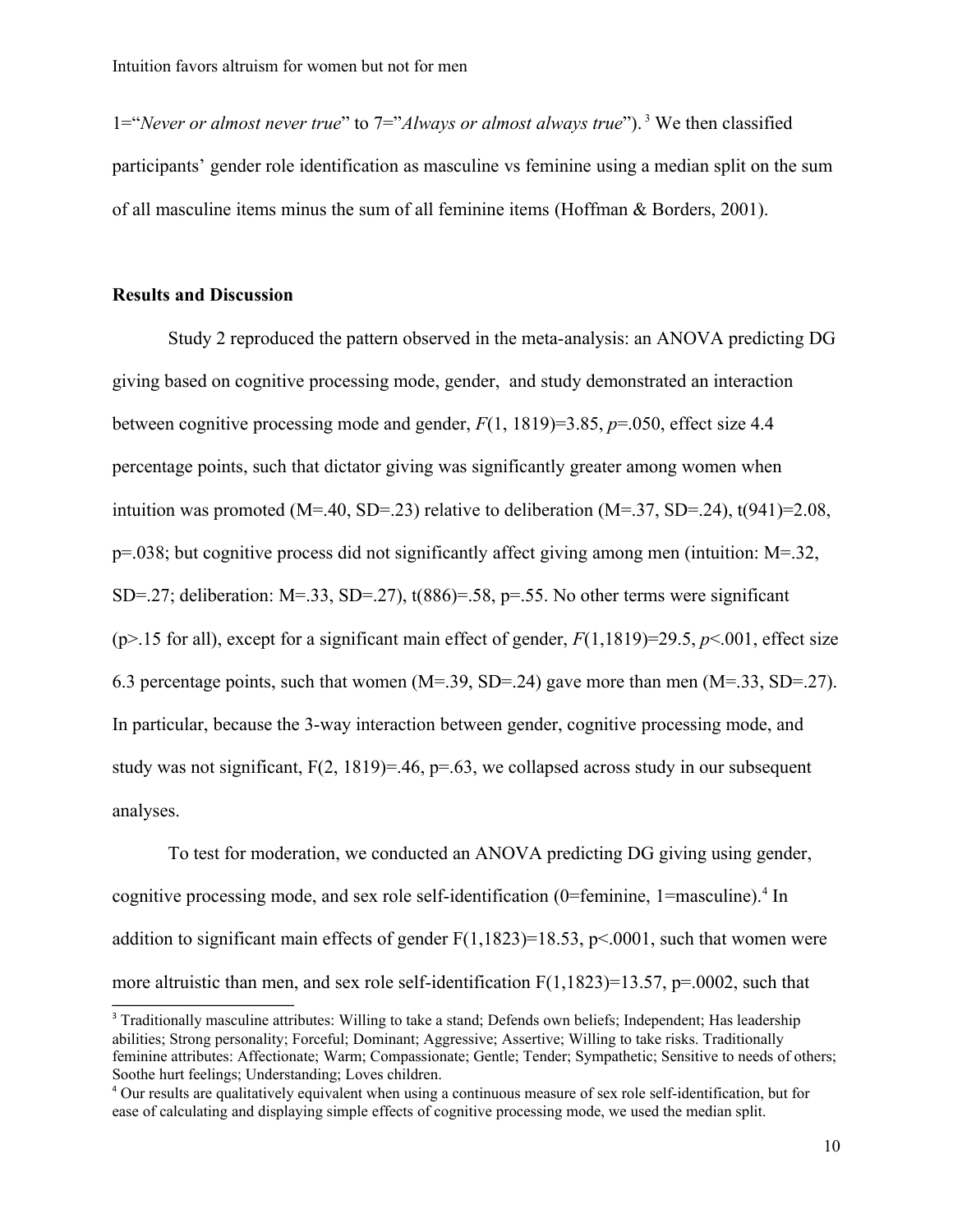feminine participants were more altruistic than masculine participants, we observed the predicted significant three-way interaction between gender, cognitive processing mode, and sex role selfidentification,  $F(1, 1823)=5.23$ ,  $p=.022$ , effect size 11.1 percentage points.<sup>5</sup> This three-way interaction was such that there was a significant two-way interaction between cognitive processing mode and self-identification among women, *F*(1, 939)=5.52, *p*=.019, effect size 7.4 percentage points, but not among men, *F*(1, 884)=1.00, *p*=.32, effect size -3.8 percentage points. Decomposing the significant two-way interaction among women, we found a significant negative effect of promoting deliberation for women who self-identified as masculine, t(371)=3.19, p=.002, effect size 7.8 percentage points; and no significant effect of promoting deliberation for women who self-identified as feminine,  $t(570)=19$ ,  $p=.85$ , effect size .00 percentage points. As can be seen in Figure 4, men gave comparatively smaller amount regardless of cognitive processing mode or identification with masculine versus feminine attributes, whereas women gave a larger amount unless they *both* identified as masculine and were induced to deliberate. We also note that these results were not driven entirely by the feminine sex role items, many of which were directly related to prosociality/altruism: a median split on just the 10 masculine items also reveals a significant negative effect of deliberation among more masculine women  $t(429)=2.35$ ,  $p=.019$ , effect size 5.4 percentage points, and no significant effect of deliberation among less masculine women  $t(514)=0.67$ ,  $p=.50$ , effect size 1.4 percentage points.

Thus, Study 2 found that although intuition favored altruism among women, those women who explicitly saw themselves as occupying traditionally masculine sex roles became more selfish when deliberating. Conversely, men's comparatively selfish intuitive response was unaffected by deliberation.

<sup>&</sup>lt;sup>5</sup> Note that this result is robust to Bonferroni correcting for also having tested a second moderator (described in the Supplemental Materials), given that *p*<0.025.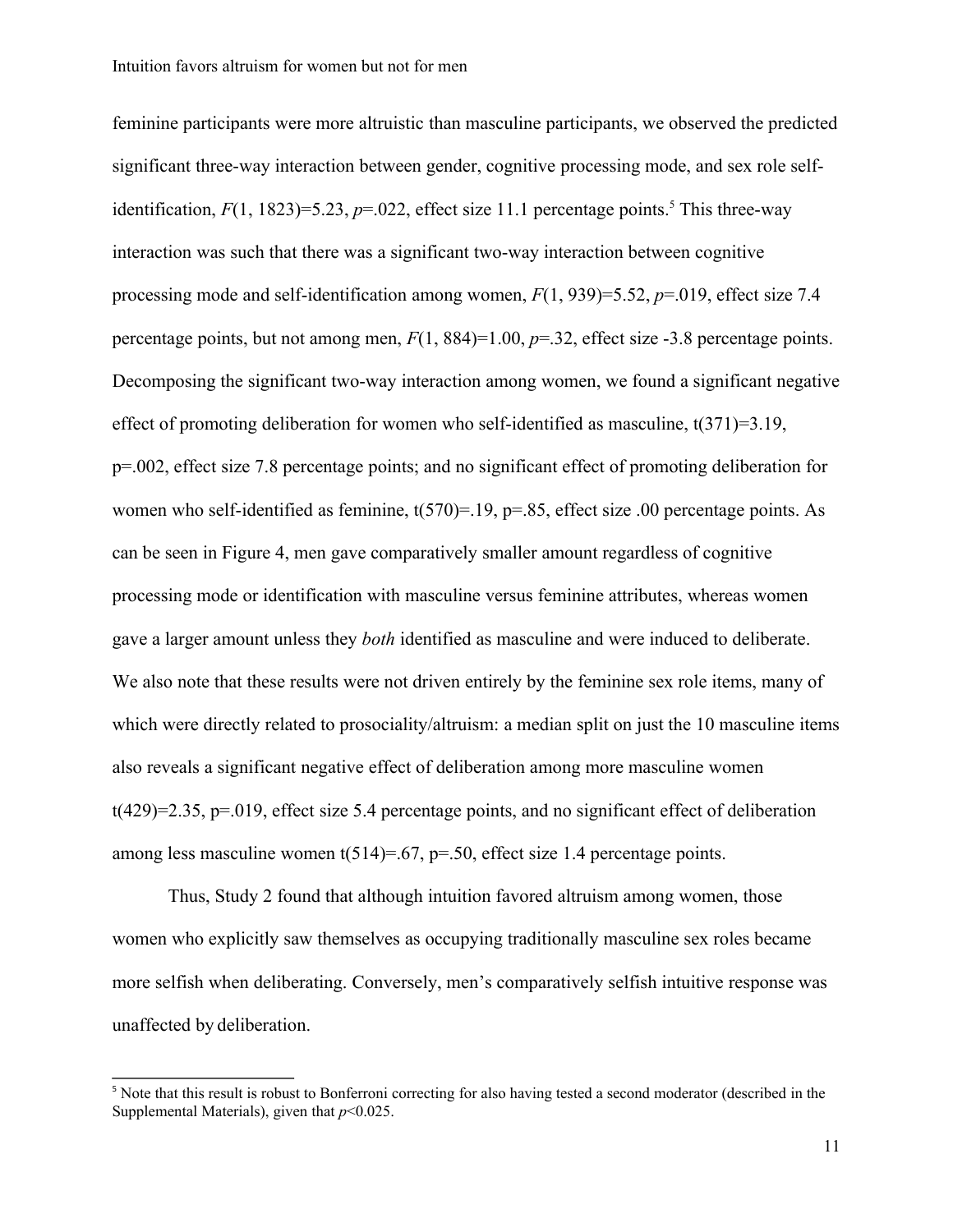#### **General Discussion**

What roles do intuition and deliberation play in altruism? Here we have explored this question using economic games, and found that the answer depends on who you are. Study 1 meta-analyzed 22 Dictator Game studies and revealed an interaction whereby promoting intuition made women significantly more likely to give, but had no significant effect on giving among men. Study 2 then demonstrated moderation by sex role identification, such that deliberation specifically undermined the altruistic intuitions of women who saw themselves as masculine.

Our results tie together two distinct lines of theory: one regarding gender differences in altruism, and another regarding social heuristics and the basis of intuition. Women disproportionately occupy social roles that require communal and even self-sacrificing behavior: thus, failing to behave communally results in negative consequences for women more so than men. The SHH therefore predicts that men and women would develop different intuitions regarding altruism. And indeed, this is what our data show. Our results therefore support a core tenant of the SHH — that intuitive responses implement social behavior which is typically optimal. Furthermore, in contrast to the current work on altruism, the SHH predicts that *cooperation* will be intuitive regardless of one's gender: cooperating inherently has the possibility to be long-run payoff-maximizing because it is non-zero-sum, and thus does not rely on expectations related to social roles. Consistent with this prediction, a follow-up inspired by the current study found no gender moderation of the relationship between intuition and cooperation, which was positive for both women and men (Rand, 2016).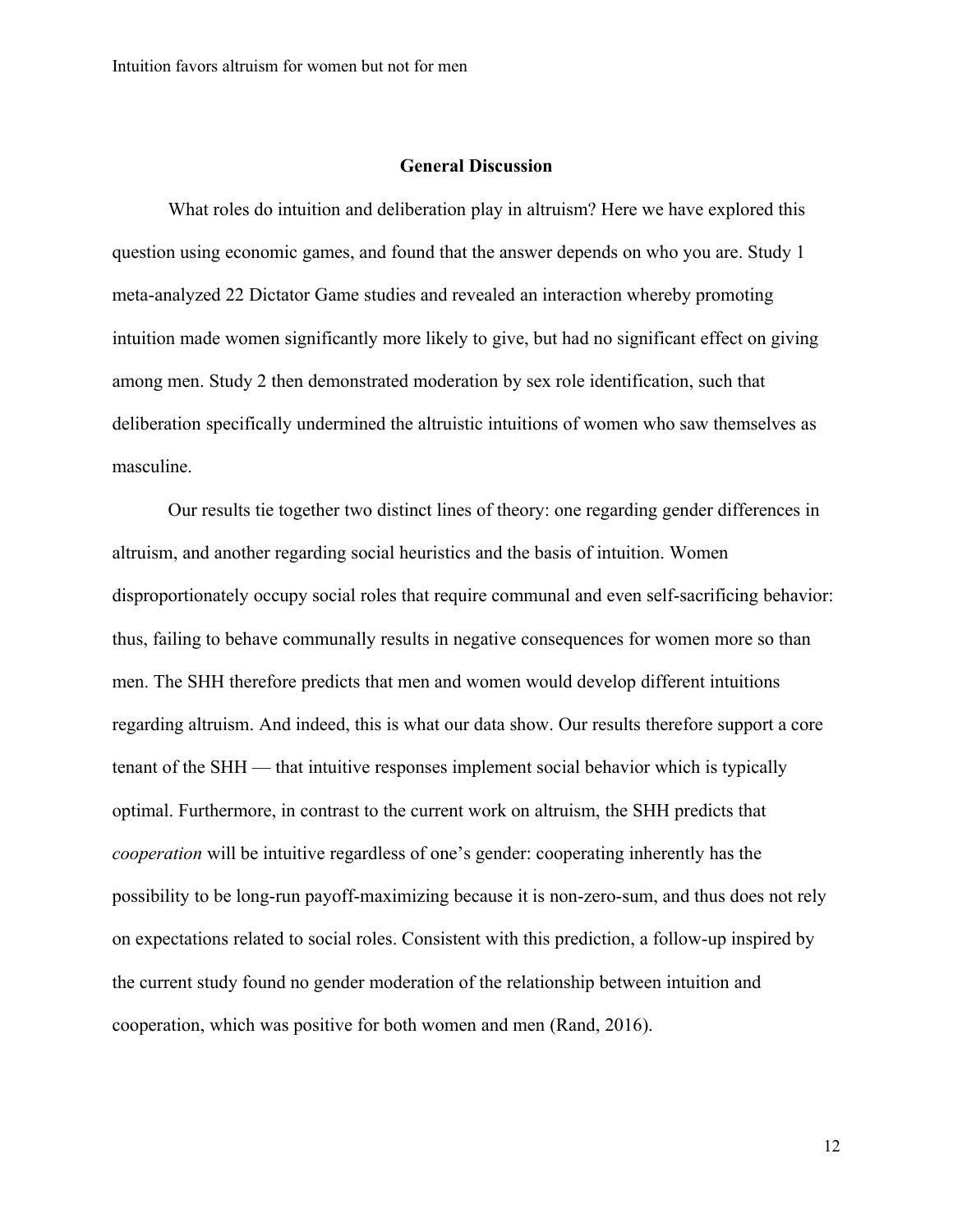The fact that deliberation only works *against* altruism in our data, rather than sometimes making men *more* altruistic by overriding their selfish intuitions, is also consistent with the SHH. The SHH posits that a key component of deliberation is the consideration of what choice is payoff maximizing, which is always selfishness in our experiments (because they involve oneshot anonymous interactions) – and such payoff-maximizing considerations work against any deliberative motivations to give (such as having a conscious desire to be communal).

Although we explicitly rely on social norms in our theorizing about the gender difference in intuitive altruism, the *ultimate* origins of the distribution of men and women into different social roles could be biological in nature (Preston, 2013). Specifically, women's capacity for reproduction and men's greater physical size and strength (Wood & Eagly, 2002) along with the evolutionary advantages to women of occupying roles that require a longer-term investment in caring for offspring (Buss, 1995) may explain why women end up occupying roles that require communal and self-sacrificing behavior in the first place and thus why altruism may become the intuitive social response for women.

The *size* of the effects we observed was determined not only by the actual magnitude of the influence that intuition and deliberation have on altruism, but also by the effectiveness of the cognitive processing manipulations used. These manipulations were at best only partially successful in making participants rely more heavily on intuition versus deliberation – those in the "intuition-promoting" conditions were undoubtedly still able to engage in substantial degrees of deliberation, despite the experimental manipulation. As a result, our overall estimates of the observed effects are likely underestimates of the effect size of intuitive processing on altruism one might observe with more powerful manipulations, or in more strongly-valenced real world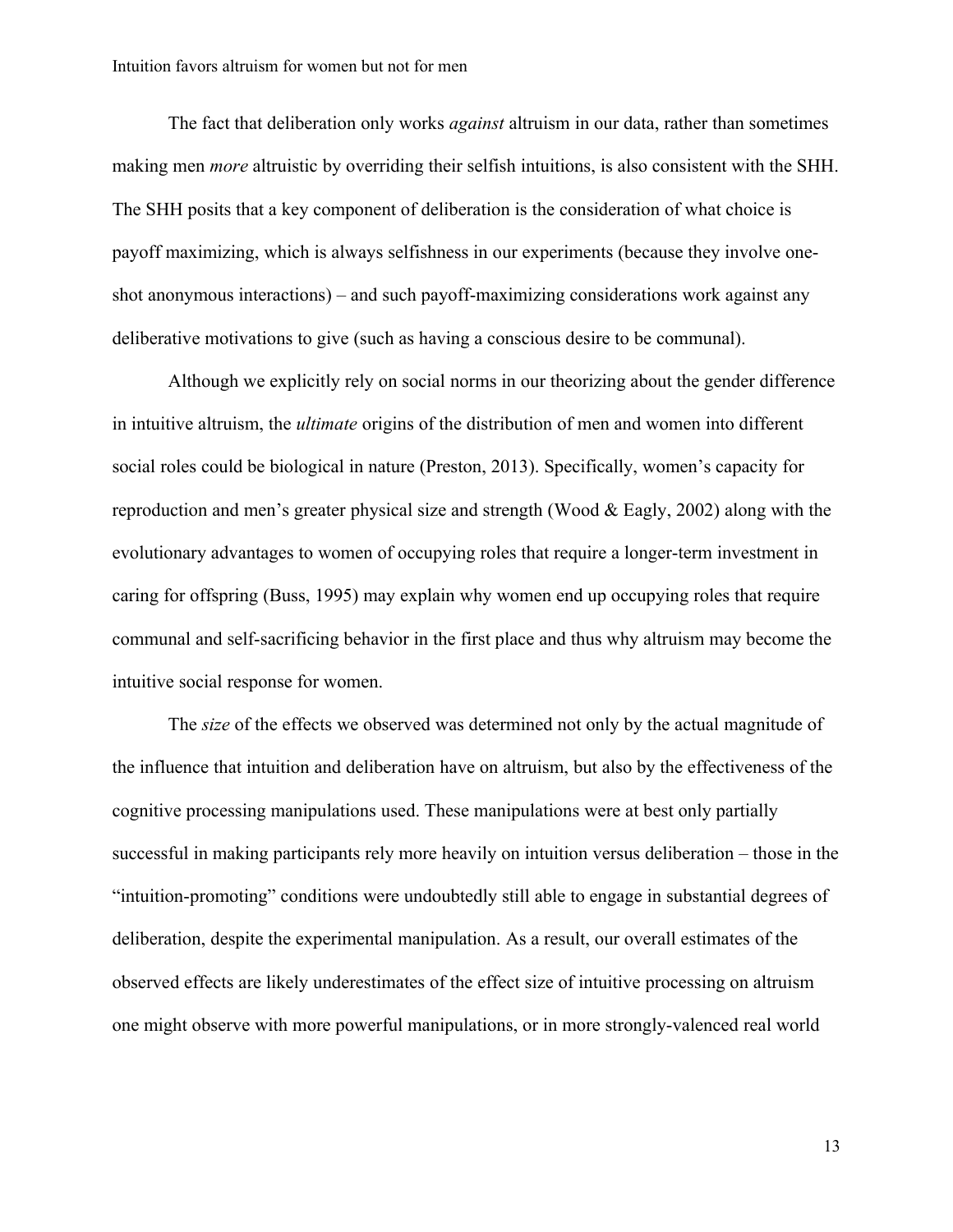interactions. Thus, we argue that the size of the observed effects is less important that their *direction*.

Relatedly, it is unclear the extent to which these manipulations acted by reducing deliberation versus amplifying intuition. Thus, future research should use different manipulations to better understand the nature of participants' baseline responses, as well as including baseline responses (i.e., no manipulation). Furthermore, future research should examine whether the gender differences in intuitive altruism we observed in the context of interpersonal giving extend to other forms of altruistic behavior, such as charitable giving (Small, Loewenstein, & Slovic, 2007) and "extreme" altruism (Rand & Epstein, 2014), and to intergroup contexts (given evidence that tribal instincts for parochial altruism are stronger in men (van Vugt, de Cremer,  $\&$ Janssen, 2007)).

In sum, we provide evidence that promoting intuition relative to deliberation increases altruistic giving in women but not men. These findings extend our understanding of gender and prosociality, and advance a model of intuitive decision-making based on social heuristics.

#### **Acknowledgements**

Funding by the John Templeton Foundation and the National Science Foundation (Grant 0932078000) is gratefully acknowledged. We also thank the authors of the studies included in our meta-analysis for sharing their data.

#### **References**

Bear, A., & Rand, D. G. (2016). Intuition, deliberation, and the evolution of cooperation. *Proceedings of the National Academy of Sciences*, doi:10.1073/pnas.1517780113. Bem, S. L. (1977). On the utility of alternative procedures for assessing psychological androgyny. *Journal of consulting and clinical psychology, 45*(2), 196.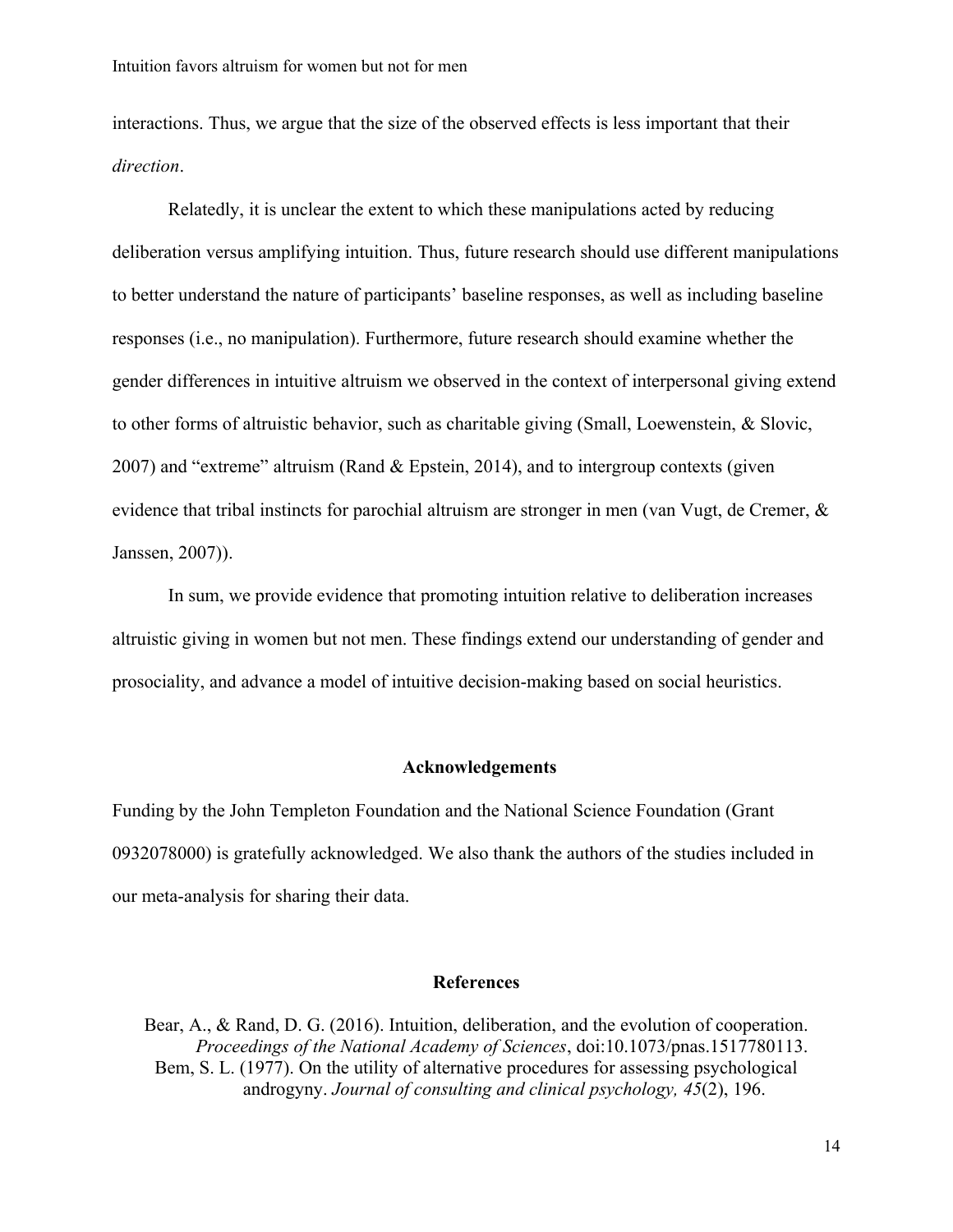Benjamin, D. J., Brown, S. A., & Shapiro, J. M. (2013). Who is 'behavioral'? Cognitive ability and anomalous preferenecs. *Journal of the European Economic Association, 11*(6), 1231- 1255.

- Brescoll, V. L. (2011). Who takes the floor and why: Gender, power, and volubility in organizations. *Administrative Science Quarterly, 56*, 622–641.
- Buss, D. M. (1995). Psychological sex differences: Origins through sexual selection. *American Psychologist, 50*, 169-171.
	- Chudek, M., & Henrich, J. (2011). Culture gene coevolution, norm-psychology and the emergence of human prosociality. *Trends in cognitive sciences, 15*(5), 218-226.
- Cone, J., & Rand, D. G. (2014). Time Pressure Increases Cooperation in Competitively Framed Social Dilemmas. *PLoS ONE, 9*(12), e115756. doi:10.1371/journal.pone.0115756
	- Cornelissen, G., Dewitte, S., & Warlop, L. (2011). Are Social Value Orientations Expressed Automatically? Decision Making in the Dictator Game. *Personality and Social Psychology Bulletin, 37*(8), 1080-1090.
- Eagly, A. H. (1987). *Sex Differences in Social Behavior: A Social-role Interpretation*. Mahwah, New Jersey: L. Erlbaum Associates.
- Evans, A. M. (2014). Intuition in the Dictator Game: Identifying social and selfish heuristics. *Manuscript in preparation*.
- Halali, E., Bereby-Meyer, Y., & Ockenfels, A. (2013). Is it all about the self? The effect of selfcontrol depletion on ultimatum game proposers. *Frontiers in human neuroscience, 7*, 240.
- Hauge, K. E., Brekke, K. A., Johansson, L.-O., Johansson-Stenman, O., & Svedsäter, H. (2014). *Keeping others in our mind or in our heart? Distribution games under cognitive load*. University of Gothenburg Working Papers in Economics, (600).
- Heilman, M. E., & Chen, J. J. (2005). Same behavior, different consequences: reactions to men's and women's altruistic citizenship behavior. *Journal of Applied Psychology, 90*(3), 431.
- Heilman, M. E., & Okimoto, T. G. (2007). Why are women penalized for success at male tasks?: The implied communality deficit. *Journal of Applied Psychology, 92*(1), 81-92. doi:10.1037/0021-9010.92.1.81
- Hoffman, R. M., & Borders, L. D. (2001). Twenty-five years after the Bem Sex-Role Inventory: A reassessment and new issues regarding classification variability. *Measurement and Evaluation in Counseling and Development, 34*(1), 39-55.
	- Inzlicht, M., & Schmeichel, B. J. (2012). What Is Ego Depletion? Toward a Mechanistic Revision of the Resource Model of Self-Control. *Perspectives on Psychological Science, 7*(5), 450-463.
	- Kahneman, D. (2003). A perspective on judgment and choice: Mapping bounded rationality. *American Psychologist, 58*(9), 697-720.
- Kinnunen, S. P., & Windmann, S. (2013). Dual-processing altruism. *Frontiers in psychology, 4*, 1-8.
- Kiyonari, T., Tanida, S., & Yamagishi, T. (2000). Social exchange and reciprocity: confusion or a heuristic? *Evolution and Human Behavior, 21*, 411-427.
	- Lotz, S. (2015). Spontaneous Giving Under Structural Inequality: Intuition Promotes Cooperation in Asymmetric Social Dilemmas. *PLoS ONE, 10*(7), e0131562. Maccoby, E. E. (1998). *The two sexes*. Cambridge, MA: Harvard University Press.
- Peysakhovich, A., & Rand, D. G. (2015). Habits of Virtue: Creating Norms of Cooperation and Defection in the Laboratory. *Management Science*, doi:10.1287/mnsc.2015.2168.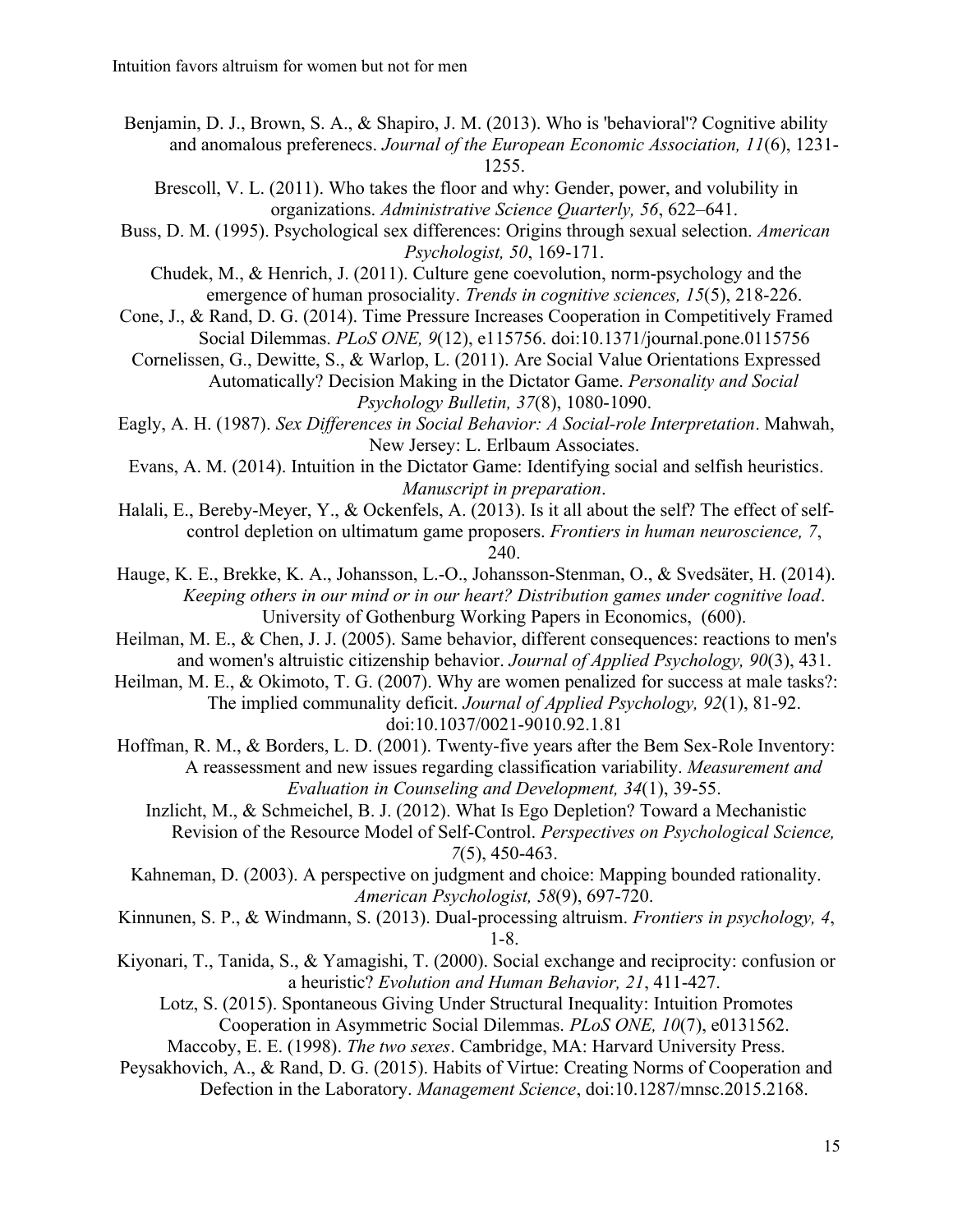- Preston, S. D. (2013). The origins of altruism in offspring care. *Psychological bulletin, 139*(6), 1305.
	- Protzko, J., Ouimette, B., & Schooler, J. (2015). Believing There Is No Free Will Corrupts Intuitive Cooperation. *Available at SSRN 2490855*.
- Rand, D. G. (2016). Cooperation (Unlike Altruism) is Intuitive for Men as Well as Women. *Available at SSRN: http://ssrn.com/abstract=2722981*.
- Rand, D. G., & Epstein, Z. G. (2014). Risking Your Life Without a Second Thought: Intuitive Decision-Making and Extreme Altruism. *PLoS ONE, 9*(10), e109687.
- Rand, D. G., Greene, J. D., & Nowak, M. A. (2012). Spontaneous giving and calculated greed. *Nature, 489*(7416), 427-430.
- Rand, D. G., Newman, G. E., & Wurzbacher, O. (2015). Social context and the dynamics of cooperative choice. *Journal of Behavioral decision making, 28*(2), 159-166.
- Rand, D. G., & Nowak, M. A. (2013). Human Cooperation. *Trends in cognitive sciences, 17*(8), 413-425.
- Rand, D. G., Peysakhovich, A., Kraft-Todd, G. T., Newman, G. E., Wurzbacher, O., Nowak, M. A., & Green, J. D. (2014). Social Heuristics Shape Intuitive Cooperation. *Nature Communications, 5*, 3677.
- Shenhav, A., Rand, D. G., & Greene, J. D. (2012). Divine intuition: Cognitive style influences belief in God. *Journal of Experimental Psychology: General, 141*(3), 423-428.
- Sloman, S. A. (1996). The empirical case for two systems of reasoning. *Psychological bulletin, 119*(1), 3.
- Small, D. A., Loewenstein, G., & Slovic, P. (2007). Sympathy and callousness: The impact of deliberative thought on donations to identifiable and statistical victims. *Organizational Behavior and Human Decision Processes, 102*(2), 143-153.
- Van Lange, P. A., De Bruin, E., Otten, W., & Joireman, J. A. (1997). Development of prosocial, individualistic, and competitive orientations: theory and preliminary evidence. *Journal of Personality and Social Psychology, 73*(4), 733.
- van Vugt, M., de Cremer, D., & Janssen, D. P. (2007). Gender differences in cooperation and competition. *Psychological Science, 18*, 19-23.
- Wood, W., & Eagly, A. H. (2002). A cross-cultural analysis of the behavior of women and men: implications for the origins of sex differences. *Psychological bulletin, 128*(5), 699.
	- Wright, P. (1974). The harassed decision maker: Time pressures, distractions, and the use of evidence. *Journal of Applied Psychology, 59*(5), 555.
	- Zaki, J., & Mitchell, J. P. (2013). Intuitive Prosociality. *Current Directions in Psychological Science, 22*(6), 466-470.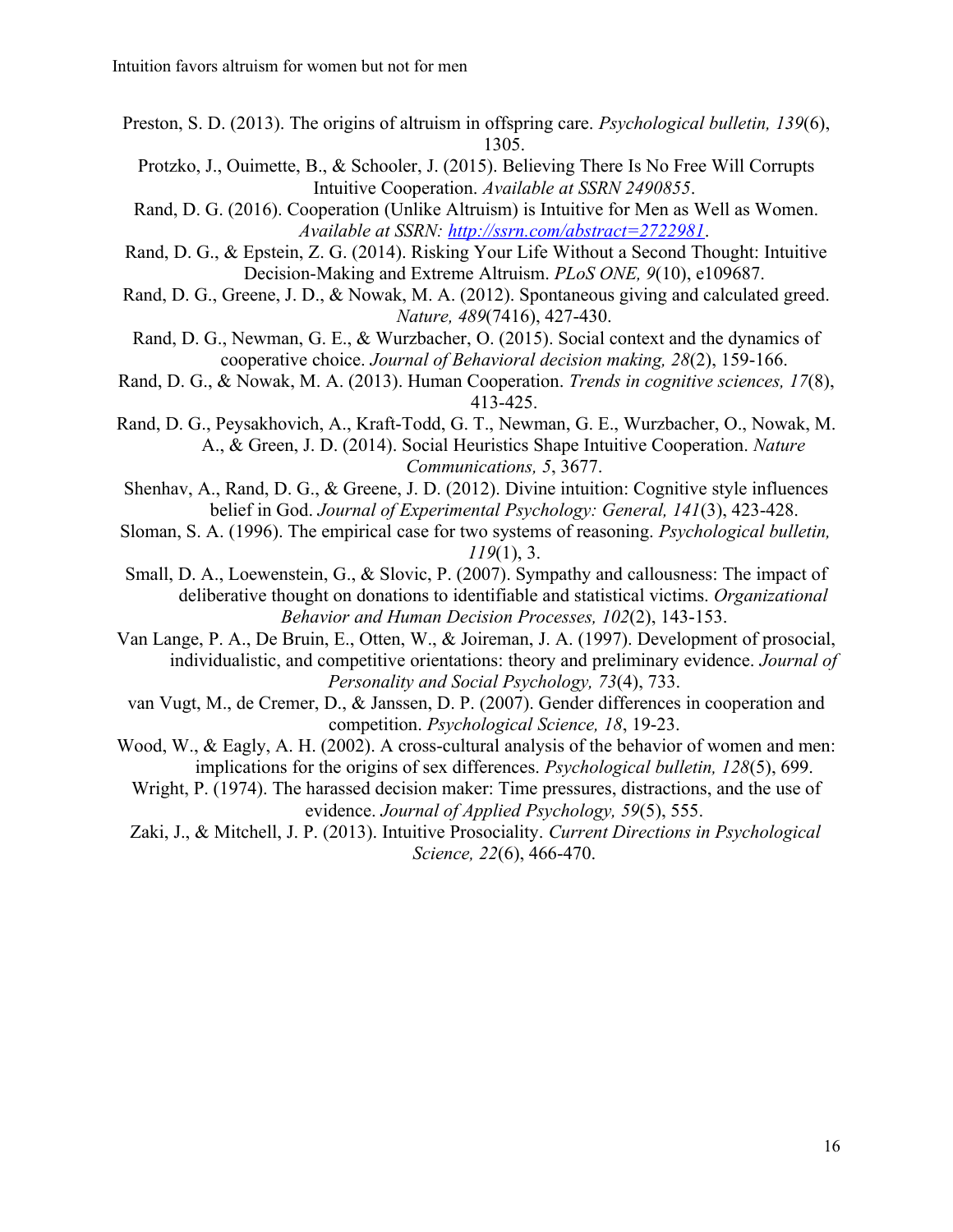Intuition favors altruism for women but not for men



#### **Figures**

Figure 1. Effect size for interaction between gender and cognitive processing mode for each experiment in Study 1. See Supplemental Materials Table S1 for key. Error bars indicate 95% confidence intervals. Gray squares indicate weight placed on each study.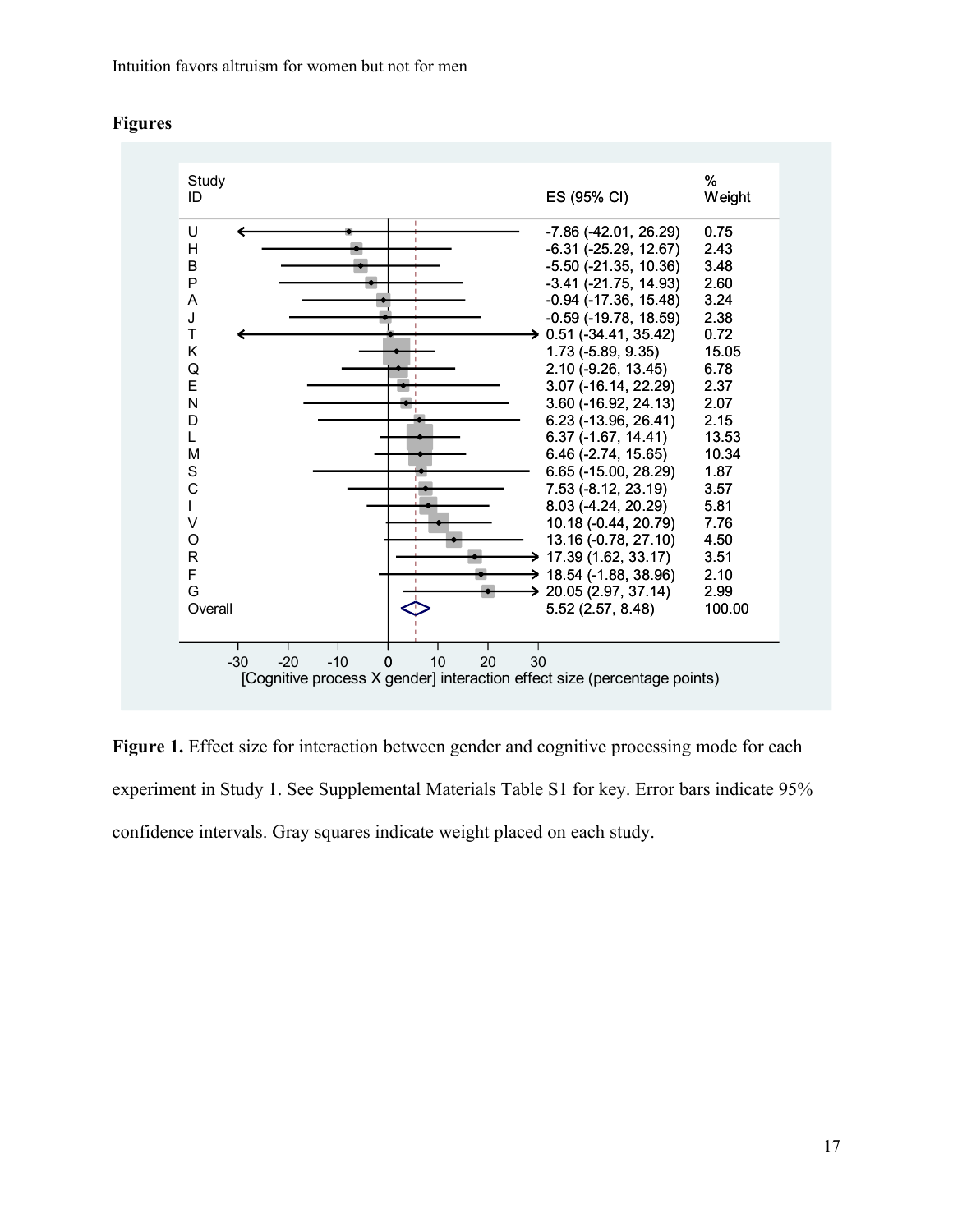Intuition favors altruism for women but not for men



**Figure 2.** Effect size for simple effect of promoting intuition among women for each experiment in Study 1. See Supplemental Materials Table S1 for key. Error bars indicate 95% confidence intervals. Gray squares indicate weight placed on each study.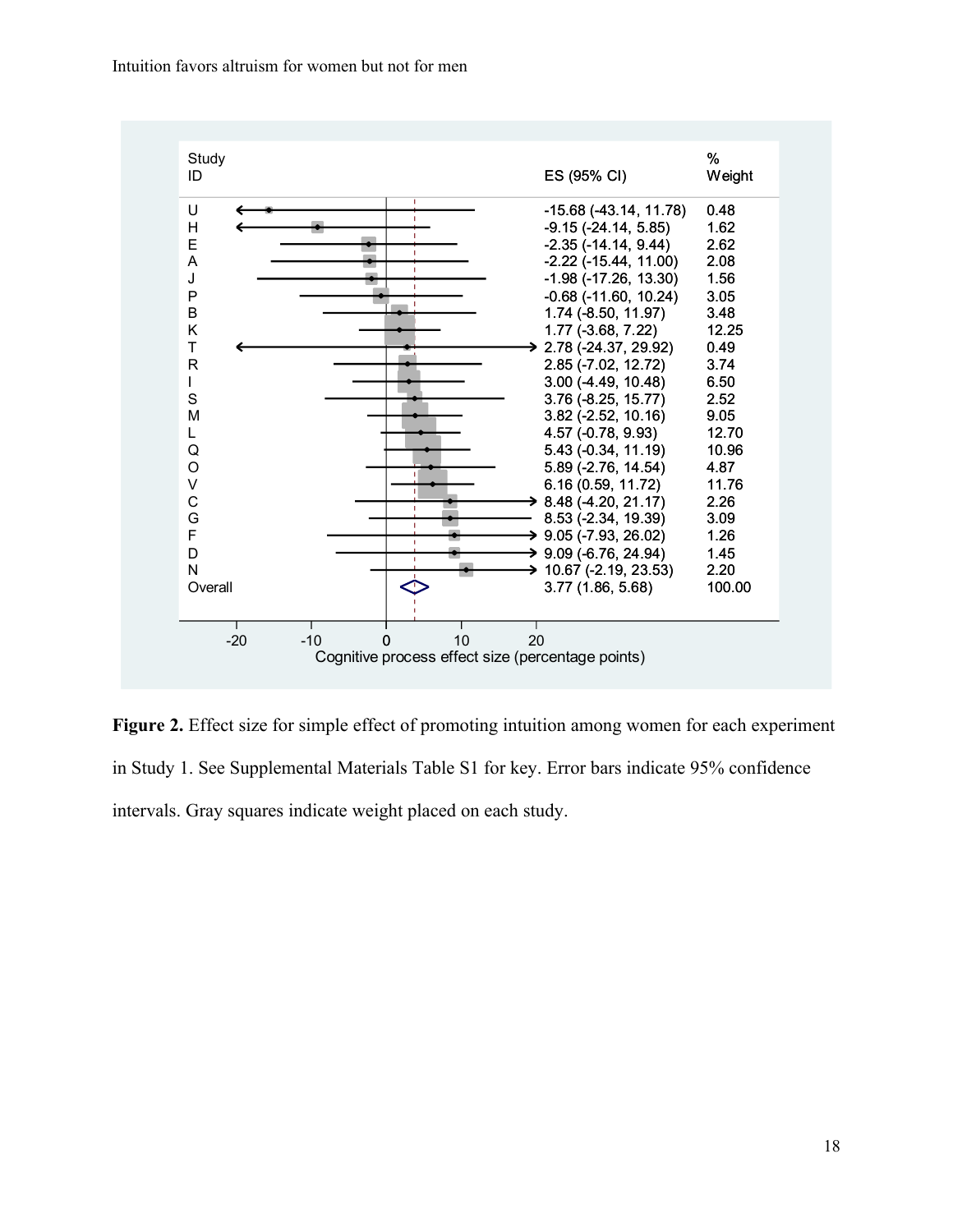Intuition favors altruism for women but not for men



**Figure 3.** Effect size for simple effect of promoting intuition among men for each experiment in Study 1. See Supplemental Materials Table S1 for key. Error bars indicate 95% confidence intervals. Gray squares indicate weight placed on each study.